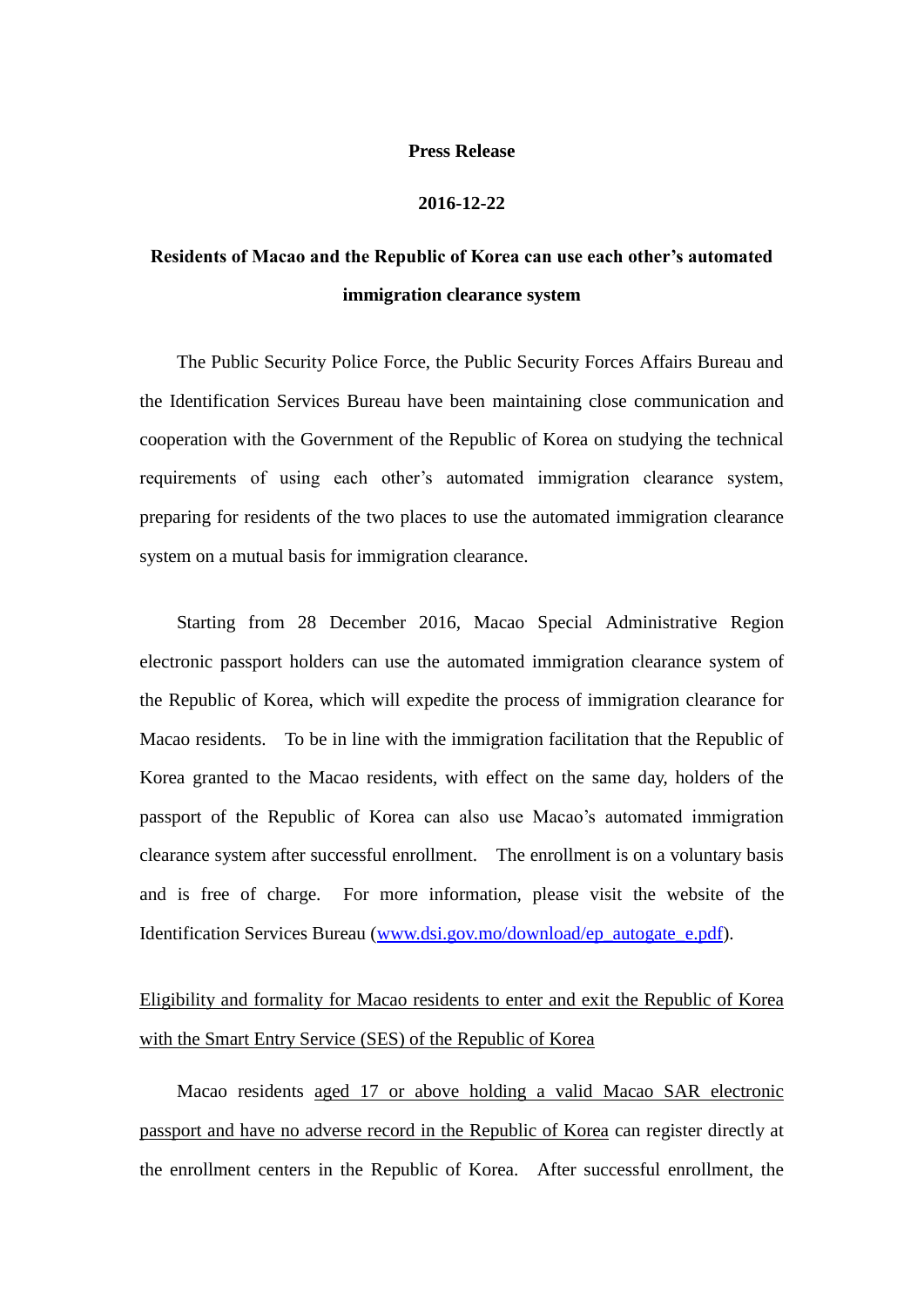registrant can use SES to enter and exit the Republic of Korea.

The enrollment centers are located in the Republic of Korea. In total, there are 16 locations for registration including Incheon International Airport and Jeju International Airport. Eligible applicants can register at the enrollment center after entering the Republic of Korea through traditional counters. At the time of enrollment, eligible applicants have to provide their Macao Special Administrative Region electronic passports with its validity not less than 30 days from the date of enrollment. After successful enrollment, a sticker will be affixed to the visa page of the passport for identification. Moreover, successful registrants should note that they must conduct the enrollment again after renewing their passport. When using SES, the passport holders have to scan their passports and conduct fingerprint verification as instructed by the automated clearance system. They can enter the Republic of Korea after successful verification of their identity.

For details about the formalities and locations of registration for using the automated clearance system of the Republic of Korea, please visit the website of the Government of the Republic of Korea (www.ses.go.kr).

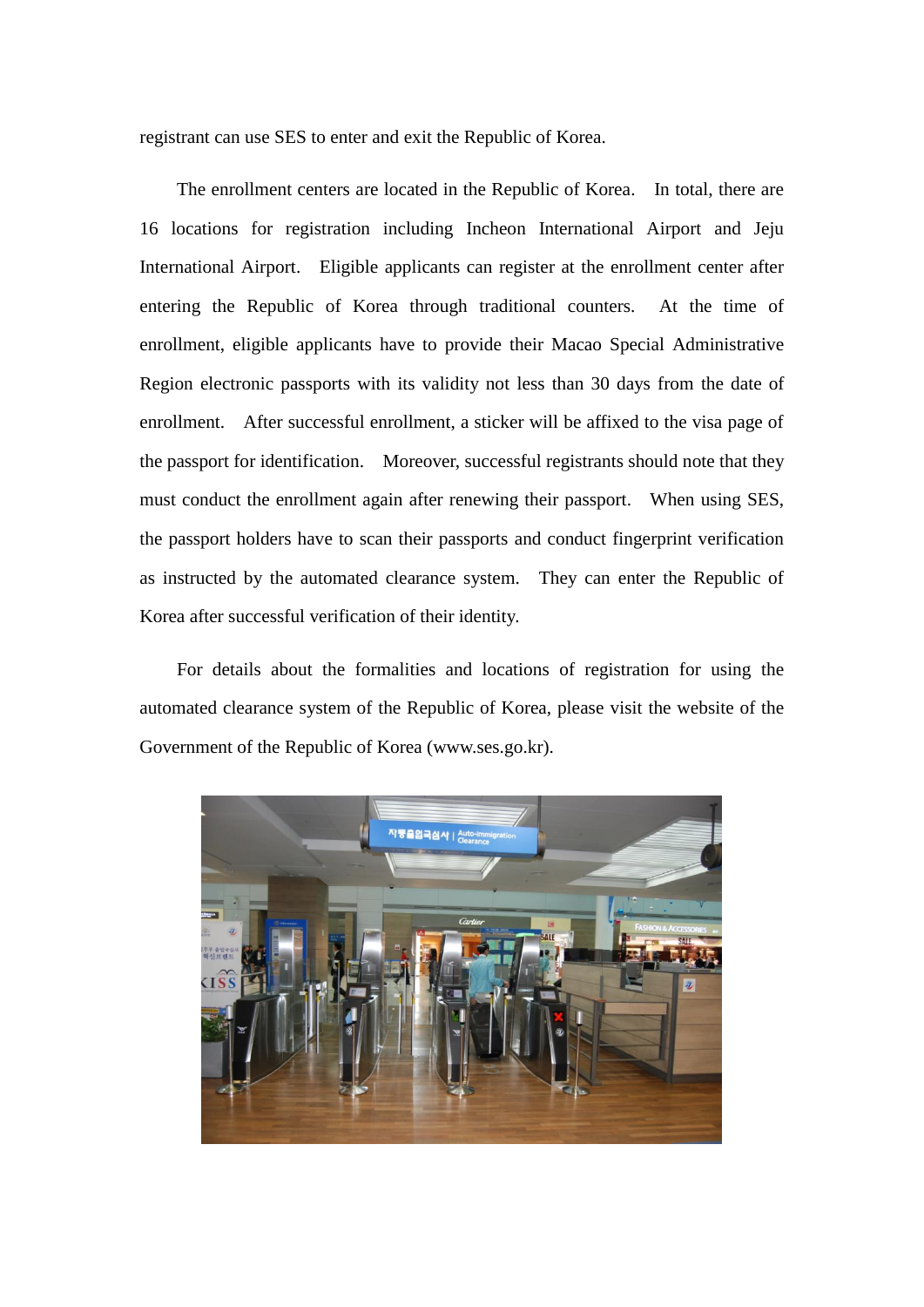

**Macao residents can use the Smart Entry Service (SES) of the Republic of Korea** Eligibility and formality for Korean travellers to enter and exit Macao with Automated Passenger Clearance (APC) System

Korean citizens aged 11 or above holding a valid passport of the Republic of Korea with its validity not less than 30 days from the date of enrollment and have no adverse record in the Macao SAR can register for using the APC system of Macao.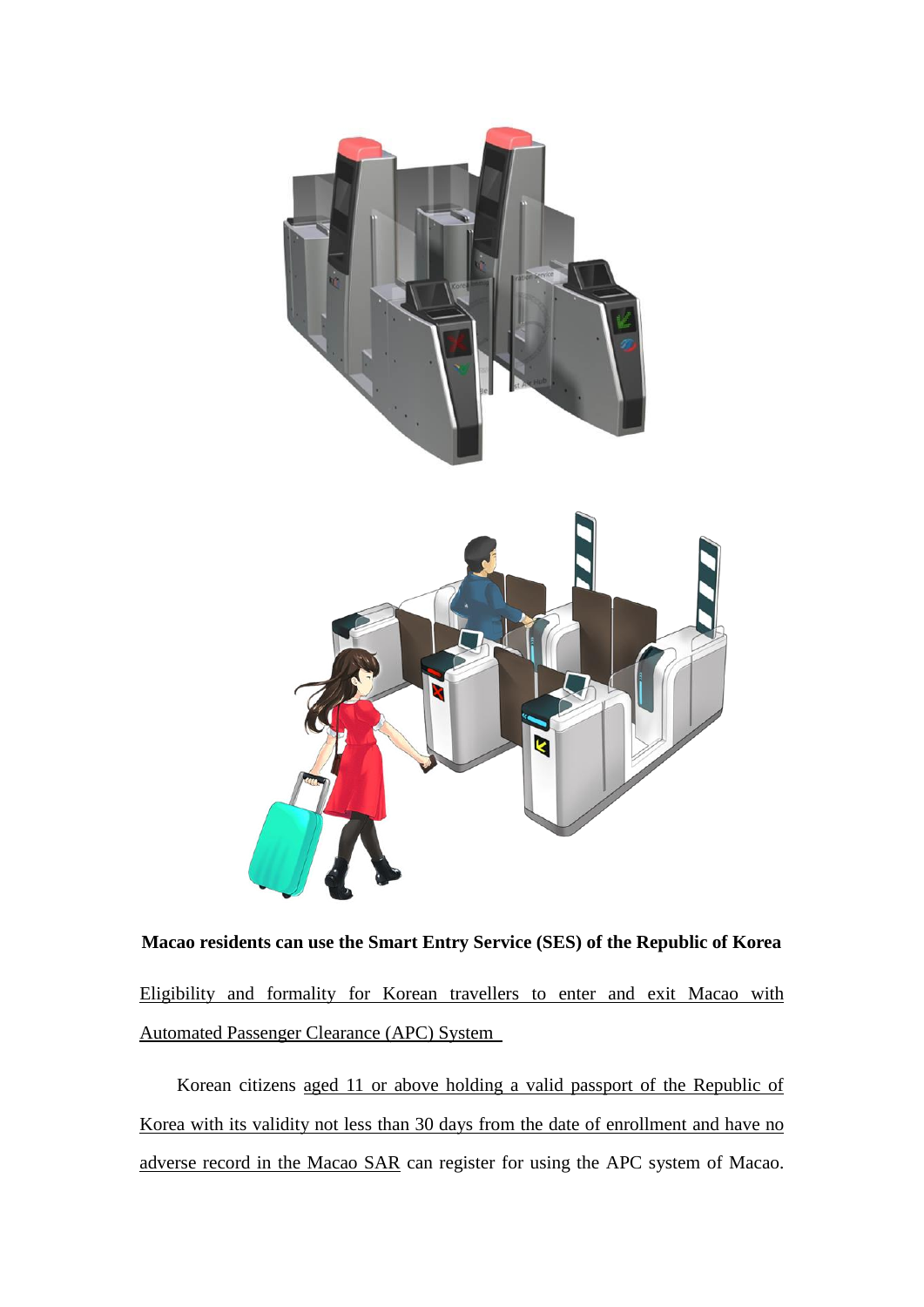Eligible applicants are required to register in person at the Macao Outer Harbour Ferry Terminal Checkpoint (located in the area before going through the immigration), the Taipa Ferry Terminal Checkpoint (located in the area before going through the immigration), the Macao International Airport Checkpoint (located in the area before going through the immigration), the Border Gate Checkpoint (located in the area after going through the immigration) or the Immigration Department Office Building at Pac On. After successful enrollment, the registrants can use the APC system at the Border Gate, the Macao Outer Harbour Ferry Terminal, the Taipa Ferry Terminal, the Macao International Airport and the Cotai Border Checkpoint to enter or exit Macao with their enrolled passport. Moreover, successful registrants should note that they must re-enroll for using the APC system after renewing their passports.

For more information on the registration for using Macao's Automated Passenger Clearance System, please visit the website of the Public Security Police Force of Macao (http://www.fsm.gov.mo/psp/cht/psp\_top5\_22\_2.html).